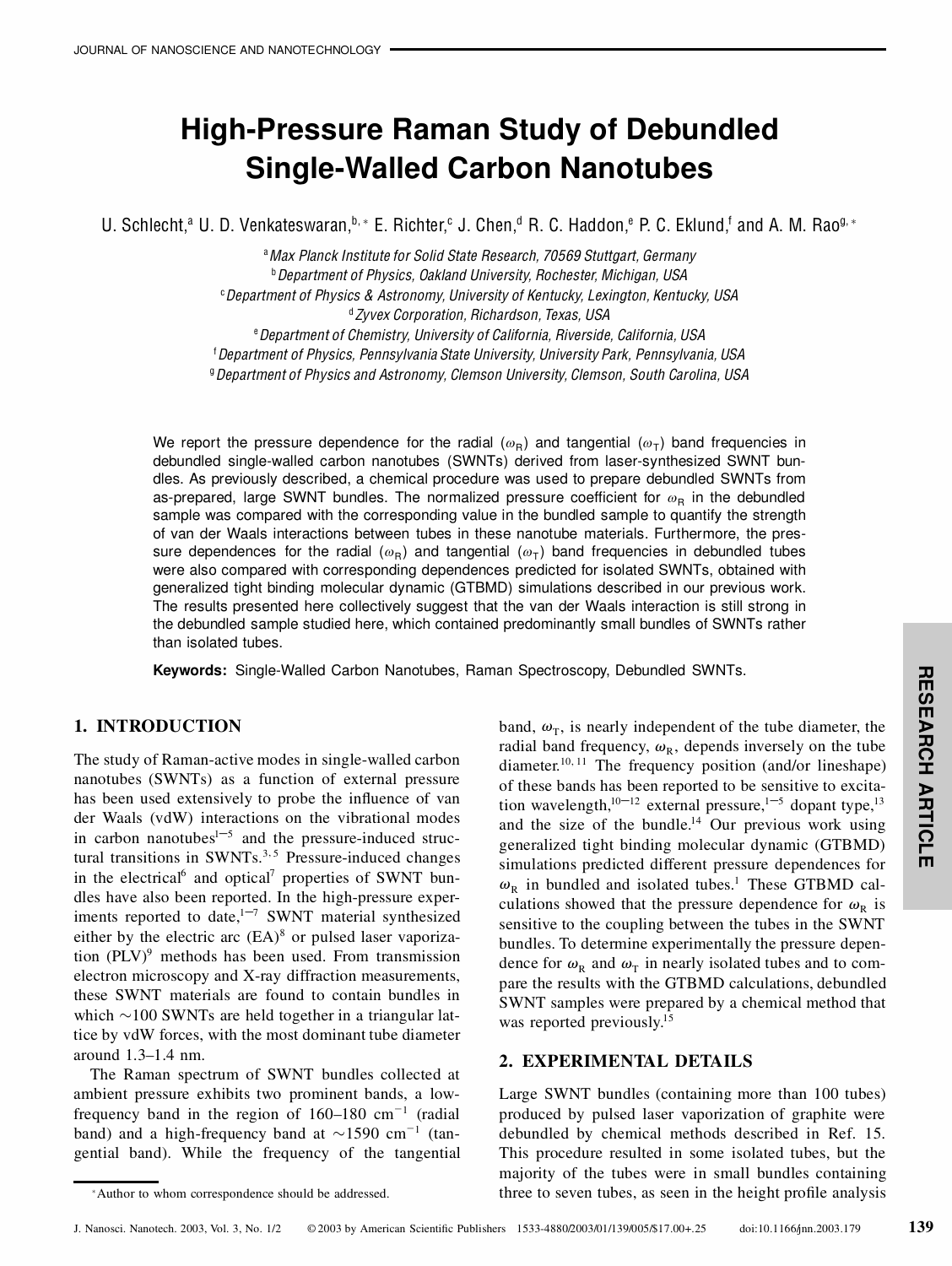

**Fig. 1.** Schematic representation of small bundles present in the debundled SWNT samples used in this study. Each circle represents a nanotube, and the numbers inside the circles indicate the number of neighboring nanotubes.

ruby luminescence.<sup>17</sup> SA, Inc.). The cell pressure was determined with standard equipped with a liquid nitrogen-cooled CCD (Instruments tion from an argon ion laser, with an HR 460 spectrometer pressures in the range of 0–4.8 GPa with 514.5-nm excita-**R**<br> **R**<br> **R**<br> **R**<br> **R**  Room-temperature Raman data were obtained at elevated with a ruby chip for pressure calibration and a 4*2*1 mixture was loaded into a gasketed diamond anvil cell together of AFM images. (AFM and TEM images of debundled tubes can be found in Refs. 15 (*J. Phys. Chem. B*) and 16, respectively.) A schematic representation of the debundled SWNT sample containing a smaller number of tubes is shown in Figure 1, where the number within the tube represents the number of neighboring tubes. For example, an isolated tube has zero neighboring tubes (Fig. 1a), within a bundle of three tubes each tube has two neighboring tubes (Fig. 1b), and the peripheral tubes in a bundle of seven tubes have three neighboring tubes, whereas the central tube has six neighboring tubes (Fig. 1c). The samples were soluble in organic solvents such as  $CS<sub>2</sub>$  and THF. The samples for the study reported here were prepared in the solid form by evaporation of the solvents. A tiny flake ( $\sim 0.10 \times 0.10$  mm<sup>2</sup>) of the debundled SWNTs of methanol:ethanol as the pressure-transmitting medium.

#### **3. RESULTS AND DISCUSSION**

In the GTBMD scheme, a Lennard-Jones-type potential was used to describe the vdW forces between SWNTs in a bundle, with parameters similar to those needed to simulate the *c*-axis bonding in bulk graphite. In the calculations, the hydrostatic pressure, *P*, was introduced through a radial force,  $F_P = P \cdot A$ , where *A* is a cross-sectional area, perpendicular to the tube  $axis.<sup>1</sup>$  To interpret the experimental data of Ref. 1, three scenarios (I, II, and III) by which the external applied pressure can be transmitted to the SWNT bundles were considered. They are shown schematically in Figure 2. In model I, the pressuretransmitting liquid resides external to the SWNT bundle and pressure is transmitted only to the outer tubes, and the tubes in the interior of the bundle are coupled to the external force through vdW interactions. Model II describes a

**R**

**ESEA**

**RC**

**H**

**A**



**Fig. 2.** Three scenarios by which the external pressure can be transmitted to bundled SWNTs (see text). The arrows indicate the direction of applied pressure. (I) External pressure on SWNT bundle only. (II) Isotropic pressure on each tube and vdW interaction between tubes is absent. (III) Same as (II), but vdW interaction between tubes is present.

situation in which the vdW interactions are neglected and the pressure-transmitting liquid penetrates the bundle via the interstitial channels to exert uniform pressure on individual tubes within the bundle. This model also applies to isolated tubes, where the pressure-transmitting liquid can freely access the entire perimeter of each tube and the vdW interactions are thereby strongly reduced. Finally, model III is identical to model II, except for the inclusion of the vdW interactions in the GTBMD calculations.

The Raman spectra in the region of the radial and tangential bands in debundled SWNTs measured at various pressures are shown in Figure 3a and b, respectively. With increasing pressure, both the radial and tangential band frequencies shift to higher values with a concomitant decrease in their band intensities and an increase in their linewidth. The radial band could not be detected above  $\sim$ 3 GPa, whereas the tangential band was detected up to the highest cell pressure (4.8 GPa) used in this study. The smooth curves superimposed over the experimental data in Figure 3a and b represent fitted Lorentzian lineshapes. A single, broad Lorentzian sufficiently describes the lineshape for the radial band, whereas at least two Lorentzians (labeled  $T_1$  and  $T_2$ ) were needed for the tangential band. For tubes in the diameter range of  $1.0 < d < 1.6$  nm, and using a 514.5-nm excitation wavelength, we expect to excite primarily semiconducting tubes.<sup>12</sup> Analyses of the pressure-induced changes in the linewidths for the radial and tangential bands showed that in the case of bundled and debundled samples, the linewidths remain more or less the same up to about 2 GPa and exhibit a supralinear increase for  $P > 2$  GPa. The radial band in the bundled tube was observed only for  $P < 1.9$  GPa; its linewidth of  $\sim$ 15 cm<sup>-1</sup> compares well with the corresponding values in the debundled SWNT sample. In the case of the tangential band, there is an overall increase of approximately 5  $cm^{-1}$  in the bundled tubes compared with the corresponding linewidths in debundled tubes. Tentatively, we attribute this increase to faceting of tubes within large bundles under pressure.

In Figure 4a and b, we compare, respectively, the pressure-induced frequency shifts of the radial and tangential band frequencies for debundled SWNTs (squares) obtained in this work with those reported previously in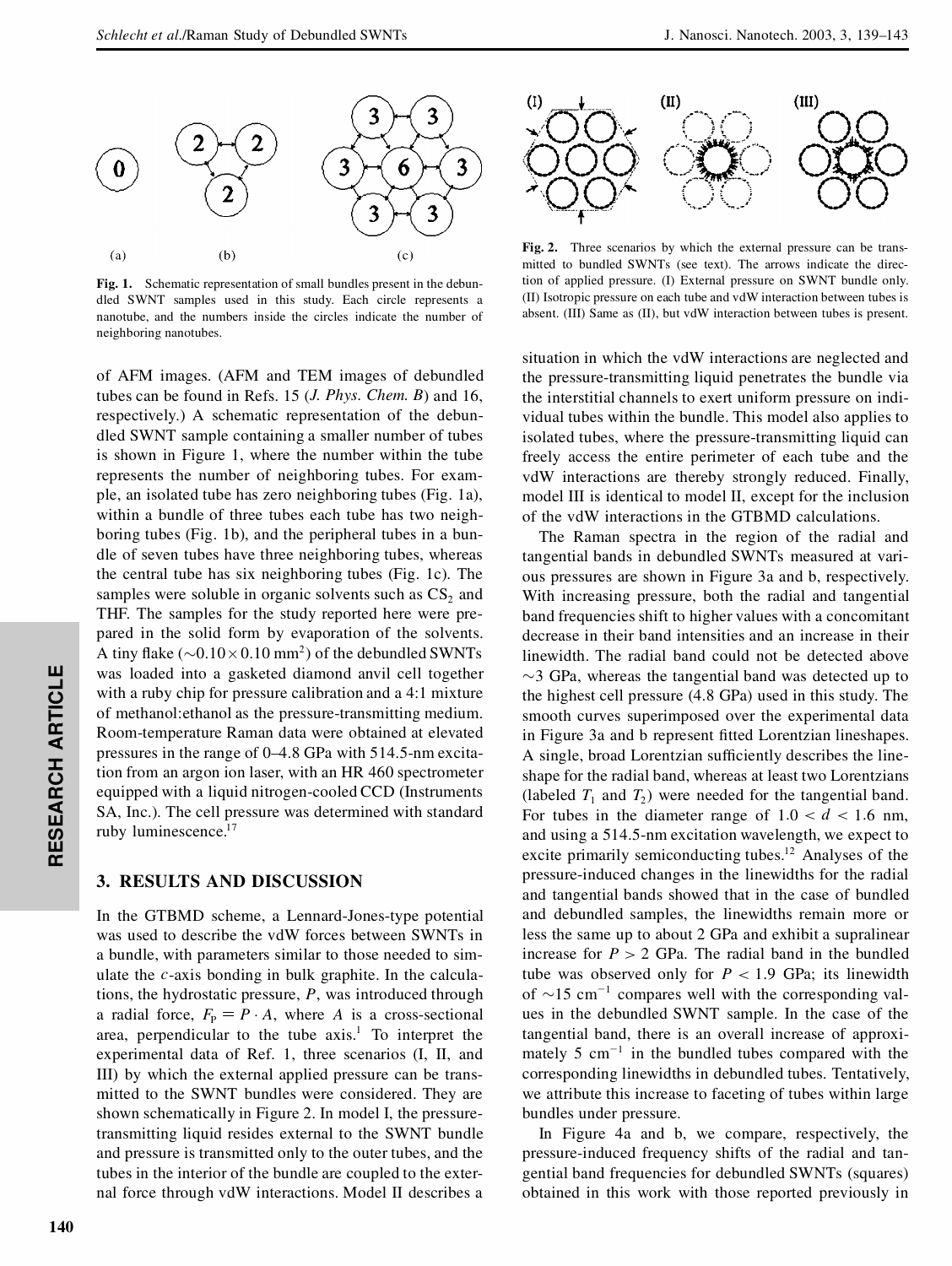

**Fig. 3.** Raman spectra of the radial (a) and tangential (b) bands observed for debundled SWNTs at the indicated pressure.

Ref. 1 for bundled SWNTs (triangles). In this figure, we have plotted the difference between the observed frequency at any given pressure and the atmospheric pressure frequency,  $[\omega(P) - \omega(0)]$ , along the vertical axis for convenience of comparison. This choice for the ordinate enables us to eliminate the shifts in  $\omega_R$  between the bundled and debundled SWNTs, which was discussed in Ref. 14. In this paper, we have labeled the two tangential



**Fig. 4.** Pressure dependence for  $\omega_R$  (a) and  $\omega_T$  (b). Solid symbols represent experimental data for debundled SWNTs  $(\blacksquare)$  from this work and bundled tubes  $($ **A** $)$  from Ref. 1. Solid lines correspond to a linear fit in (a) and quadratic fits in  $(b)$  for the data. The dashed lines are theoretical pressure dependence predicted by models I–III (see text and Ref. 1).

modes observed in the debundled SWNTs as  $T_1$  and  $T_2$  in Figures 3 and 4; these peaks are the same as those labeled  $T_2$  and  $T_3$  in the case of bundled SWNTs (Figures 1 and 3 of Ref. 1). The solid lines represent fits to the experimental data (linear in Fig. 4a; quadratic in Fig. 4b), whereas the dashed curves represent theoretical pressure dependences for  $\omega_R$  and  $\omega_T$  from models I–III of Ref. 1. We find that the experimentally observed pressure dependence for both  $\omega_R$  and  $\omega_T$  in debundled SWNTs is nearly the same as in bundled SWNTs.

It should be noted that the GTBMD calculations (see dashed lines in Fig. 4a) predict different pressure dependences for  $\omega_R$  in bundled (models I and III) and isolated (model II) tubes. For the pressure dependence of  $\omega_R$  in debundled SWNTs, we obtain an experimentally determined linear shift of  $\sim 8.4 \, \text{cm}^{-1}/\text{GPa}$ , which is comparable to the values of  $9.7 \text{ cm}^{-1}/\text{GPa}$  (Ref. 4) and  $10.1 \text{ cm}^{-1}/\text{GPa}$  (Ref. 5) reported, respectively, for  $d\omega_{\rm R}/dP$  in EA-derived and PLV-derived bundled tubes. Thus, the experimentally determined pressure coefficient for  $\omega_R$  in debundled SWNTs is significantly higher than the pressure dependence of  $\sim$ 1.3 cm<sup>-1</sup>/GPa for  $\omega_R$  predicted by model II for isolated tubes. This would suggest that the debundled sample contains predominantly small bundles rather than isolated tubes.

Pressure dependences for  $\omega_R$  and  $\omega_T$  have been reported for bundled EA-derived or PLV-derived SWNTs by different research groups. Because of the inherent variation in the tube diameter distribution in the EA- or PLV-derived SWNTs, and consequent variations in  $\omega_R$ , *normalized derivatives* of  $\omega_R$  with respect to pressure  $(\frac{1}{\omega} \frac{d\omega}{dP})$  are listed in Table I to facilitate a meaningful comparison for the pressure dependence of  $\omega_R$  in the EA- or PLV-derived SWNTs.

Thomsen et al.<sup>4</sup> used an elasticity model in which a single nanotube is assumed to be a hollow cylinder with a finite wall thickness and isotropic elastic properties.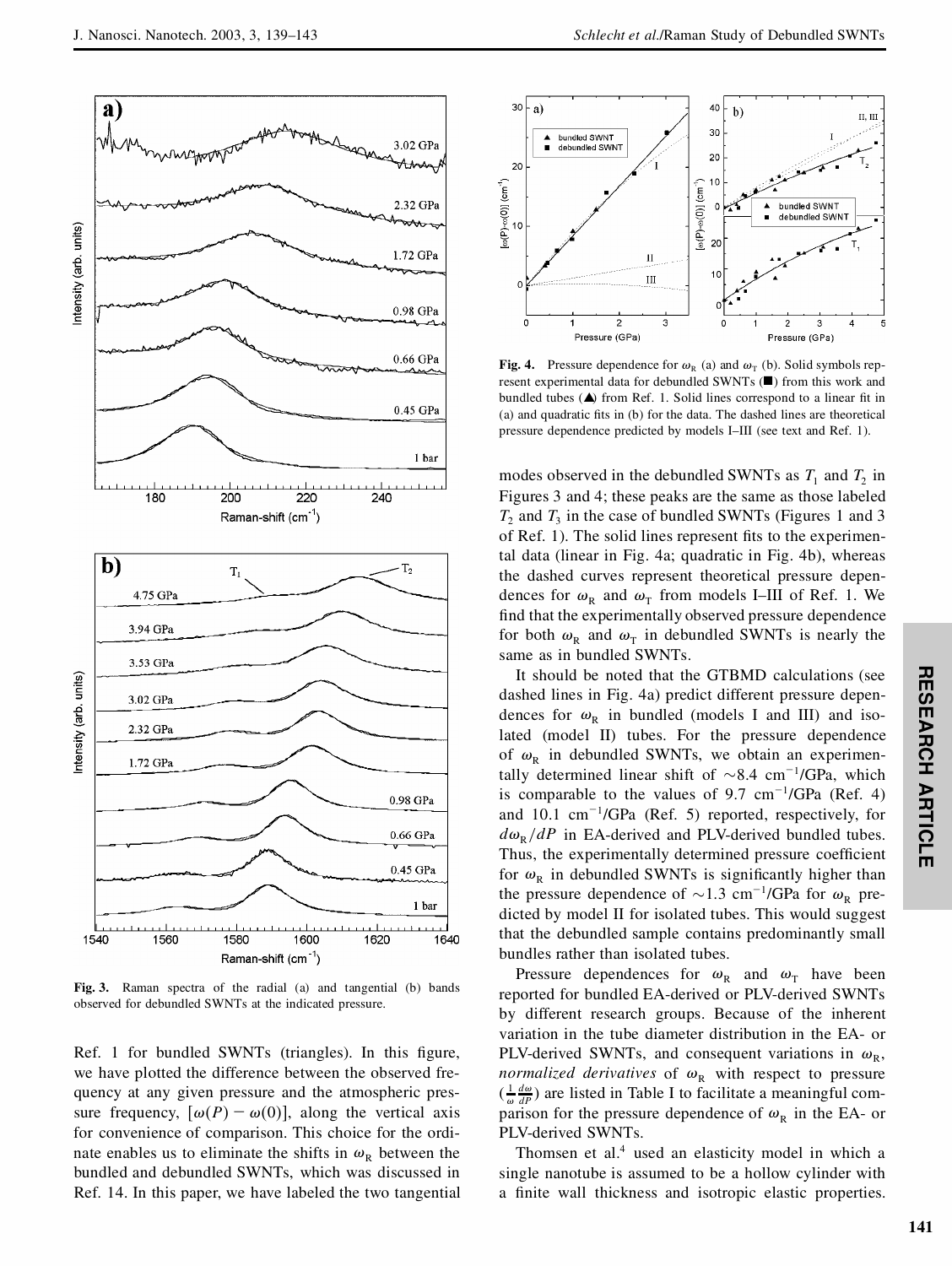**Table I.** Comparison of the normalized derivative of  $\omega_{\text{R}}$  with respect to pressure in SWNT samples obtained in this work and by other research groups.

| $\omega_{\rm p}$ at ambient<br>pressure<br>$(cm^{-1})$ | $(d \ln \omega_{R}/dP)$<br>$(TPa^{-1})$ | $\alpha$ (%) | Material                         | Reference         |
|--------------------------------------------------------|-----------------------------------------|--------------|----------------------------------|-------------------|
| 190                                                    | 44                                      | 28           | Debundled SWNTs<br>(PLV-derived) | This work         |
| 185                                                    | 48                                      | 31           | PLV                              | $\lceil 1 \rceil$ |
| 172                                                    | 56                                      |              | EA                               | $[3]$             |
| 171                                                    | 57                                      | 37           | EA                               | [4]               |
| 182                                                    | 56                                      |              | PLV                              | $\lceil 5 \rceil$ |

 $\alpha$  is a measure of the vdW contribution to the normalized derivative of  $\omega_R$  as stated in Eq. (1) (see text).

From a comparison of strain components in the axial and tangential directions, they calculated that  $\frac{1}{\omega} \frac{d\omega}{dP}$  should be twice as high for  $\omega_R$  as for  $\omega_T$ . However, the measured ratio of the radial to the tangential normalized pressure coefficients was found to be  $\sim$ 16 (Ref. 4). This observed higher ratio led them to suggest two contributions to the pressure coefficient for the radial mode in bundled tubes: one from radial breathing eigenmode of individual tubes, and a second from condition vdW interaction between tubes. Assuming that the force constant for  $\omega_R$  is the sum of the force constants for a pure radial breathing mode and a pure van der Waals contribution, they separated the logarithmic pressure derivative as

$$
\frac{d \ln \omega_{\rm R}}{dP} = (1 - \alpha) \frac{d \ln \omega_{\rm RBM}}{dP} + \alpha \frac{d \ln \omega_{\rm vdW}}{dP} \tag{1}
$$

 Using the values from the high-pressure Raman work with  $d \ln \omega_{RBM}/dP$  and  $d \ln \omega_{vdW}/dP$  terms in Eq. (1). vibrations in graphite, respectively, can be identified (high-frequency  $E_{2g}$  mode) and interplane ( $B_{1g}$  mode) that the normalized pressure coefficient of the in-plane rolled into a seamless tube, Thomsen et al. argued a SWNT can be viewed as a single graphene sheet where  $\alpha$  is an estimate of the vdW contribution. Since by Hanfland et al. on graphite<sup>18</sup>, that is, 3.0  $(TPa)^{-1}$ for  $d \ln \omega_{RBM}/dP$  and 150 (TPa)<sup>-1</sup> for  $d \ln \omega_{vdW}/dP$ , Thomsen et al. obtained  $\alpha \sim 37\%$  for bundled SWNTs, suggesting that  $\sim$ 37% of the normalized pressure coefficient for the radial mode arises from intertube interactions.<sup>4</sup> An analysis of experimental data from other groups $3-5$  within the framework of Thomsen's model also yields  $\alpha \sim 37\%$  for bundled SWNTs (cf. Table I). A similar analysis of the Raman data depicted in Figures 3a and 4a yields  $\alpha \sim 28\%$  for debundled SWNTs. The value of  $\alpha$  in the debundled SWNTs is only slightly smaller than the value (31%) obtained for the bundled tubes in our previous work. The comparison between the  $\alpha$  values found for the debundled tubes in this work and the EAand PLV-derived SWNT bundles studied by other groups is slightly better (28% vs. 37%; see Table I). Nonetheless,

the reduction in the value of  $\alpha$  in the debundled tubes is small, considering that the debundled sample studied here contained only three to seven tubes, whereas the SWNT bundles studied earlier had about 100–200 neighboring tubes. This is a surprising result and warrants further high-pressure Raman studies on a homogeneous sample of isolated SWNTs prepared by either improved chemical methods or chemical vapor deposition. The present study suggests that the magnitude of the vdW interactions on  $\omega_R$ , as reflected in the pressure dependence of the Raman-active radial breathing mode, is nearly the same whether a SWNT resides within a large bundle (with 100 neighboring tubes) or inside a small bundle containing three to seven tubes.

### **4. CONCLUSIONS**

We have determined the pressure dependence for  $\omega_R$  and  $\omega_{\text{T}}$  in debundled SWNTs in the pressure range from 0 to 4.8 GPa and compared them with corresponding dependences in bundled SWNTs and model calculations based on GTBMD simulations. Analysis of our data within the framework of the elasticity model used by Thomsen et al.<sup>4</sup> yielded a relatively high value of  $\alpha \sim 28\%$  in debundled SWNTs. Furthermore, in contradiction to the GTBMD predictions, identical pressure dependences for  $\omega_R$  and  $\omega_T$ in debundled and bundled SWNTs were obtained. The results of this study collectively suggest that the magnitude of the vdW interactions on  $\omega_R$ , as reflected in the pressure dependence of the Raman-active radial breathing mode, is nearly the same whether a SWNT resides within a large bundle (with 100 neighboring tubes) or inside a small bundle containing three to seven tubes. Further high-pressure experiments on a homogeneous sample of isolated SWNTs or on a single tube will be important in evaluating the contribution from intertube vdW interaction in SWNT bundles.

**Acknowledgments:** US acknowledges a scholarship from the Fulbright Commission. UDV acknowledges partial support of this research by the donors of the Petroleum Research Fund, administered by the American Chemical Society, and a grant from the National Science Foundation (DMR 0101706). AMR acknowledges financial support from the NASA Ames Research Center. PCE acknowledges National Science Foundation NIRT grant DMR-0103585.

#### **References and Notes**

- **1.** U. D. Venkateswaran, A. M. Rao, E. Richter, M. Menon, A. Rinzler, R. E. Smalley, and P. C. Eklund, *Phys. Rev. B* 59, 10928 **[\(1999\)](http://elvira.ingentaselect.com/nw=1/rpsv/cgi-bin/linker?ext=a&reqidx=/0163-1829^281999^2959L.10928[aid=4931623])**.
- **2.** U. D. Venkateswaran, E. A. Brandsen, U. Schlecht, A. M. Rao, E. Richter, I. Loa, K. Syassen, and P. C. Eklund, *Phys. Status Solidi B* 223, 225 **(2001)**.
- **3.** A. K. Sood, P. V. Teresdesai, D. V. S. Muthu, R. Sen, A. Govindaraj, and C. N. R. Rao, *Phys. Status Solidi B* 215, 393 **[\(1999\)](http://elvira.ingentaselect.com/nw=1/rpsv/cgi-bin/linker?ext=a&reqidx=/0370-1972^281999^29215L.393[aid=4931624])**.